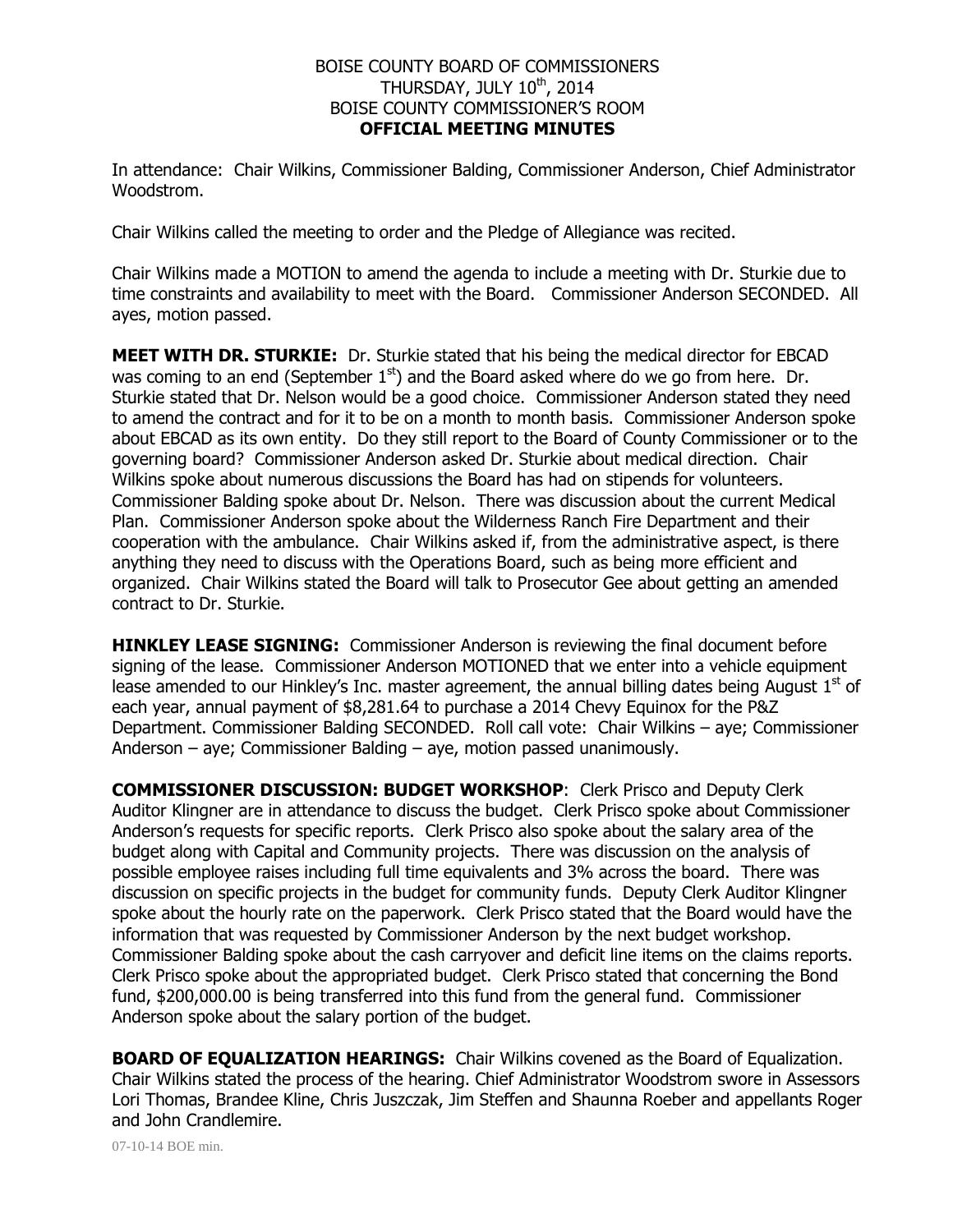Roger Crandlemire and John Crandlemire, applicant's son, are in attendance. They had two parcels to discuss and had information but did not give copies to the Board. Chair Wilkins asked to review the document and to move on to the next piece of property he is appealing. Mr. Crandlemire spoke about the second parcel; that he had to remove the topsoil and the cost was approximately \$100,000. Mr. Crandlemire stated that a neighbor had put fill in his own wetlands but nothing happened to him and also the neighbor is living on the property with no power or water/sewer. Commissioner Anderson spoke about dry grazing and the parcel being changed to improvement. Commissioner Anderson asking for comps on the first piece. Ms. Kline spoke about lot 7 and presented pictures and information on the property. Ms. Thomas spoke of the other property in Pine Tree Ranch and gave the Board a handout of the comparables on bare land. Mr. Crandlemire's comparables were from 2014 and could not be used this year. The Board deliberated and Commissioner Anderson stated she is in favor of sustaining the assessment on lot 7. Commissioner Balding agreed with Commissioner Anderson. Commissioner Anderson spoke about the second lot and that the value should be lower. Commissioner Balding agreed, again, with Commissioner Anderson. Commissioner Balding MOTIONED, on lot 7, that they will sustain the Assessor value on parcel #RP0019200000070. Commissioner Anderson SECONDED. All ayes, motion passed. Commissioner Anderson MOTIONED that they accept the appellants' value of \$97,000 for parcel #RP0540000270652. Commissioner Balding SECONDED. Chair Wilkins – nay, Commissioners Balding and Anderson - aye, motion passed.

Ms. Clancy was not in attendance so Clerk Prisco read, into the record, the attached letter from Kathy Clancy concerning parcel #RP07213000010. Commissioner Anderson MOTIONED to sustain the Assessor's value for parcel #RP07213000010 as the applicant did not have any sales data to support her appeal. Chair Wilkins SECONDED. All ayes, motion passed.

Mr. Kemper was not in attendance so Chair Wilkins read the appellants letter and information into the record. Appraiser Jim Steffen gave a handout to the Board and spoke about the property. Chair Wilkins MOTIONED to sustain the Assessor's valuation on parcel #LR05N03E164742 due to lack of documentation to justify Mr. Kemper's estimated value. Commissioner Balding SECONDED. All ayes, motion passed

S&M Smith Investments - The appellant did not show for their hearing so Clerk Prisco read his information into the record on parcel #RP05N05E077790 and #RP05N05E085400. Commissioner Anderson MOTIONED to sustain the Assessor's value as no new market data was presented by the applicant for their value. This was for the record of owner, S&M Investments Inc., RP05N05E0777790. Chair Wilkins SECONDED. All ayes, motion passed. Commissioner Anderson MOTIONED to sustain the Assessor's value as the appellant brought no market data to validate their estimate, for S&M Investments Inc., RP05N05E085400. Commissioner Balding SECONDED. All ayes, motion passed.

Hampton – Clerk Prisco swore in Gary Hampton. Mr. Hampton spoke about parcel #RP1000000238832. The appellant stated that the assessment is excessive and he spoke about sales in the city limits in 2013. Commissioner Balding spoke about the assessment notice and the handwritten notes on it. Commissioner Anderson spoke about the comparables. Shaunna Roeber, appraiser, handed out comparables. Brandee Kline, appraiser, stated she spoke to Mr. Hampton about his property. Ms. Kline stated that we are a market value state and the values rose substantially in the Idaho City area and she recommended sustaining the assessor's values. Commissioner Balding asked about short sales and foreclosures. Mr. Hampton spoke about sell price/assessed value. Commissioner Anderson asked if the appraisers were using foreclosures, appraiser Brandee Kline stated they were. Chair Wilkins MOTIONED to sustain the Assessor's value on RPI00000238832, owners of record for Gary and Debra Hampton. Commissioner Anderson SECONDED. All ayes, motion passed.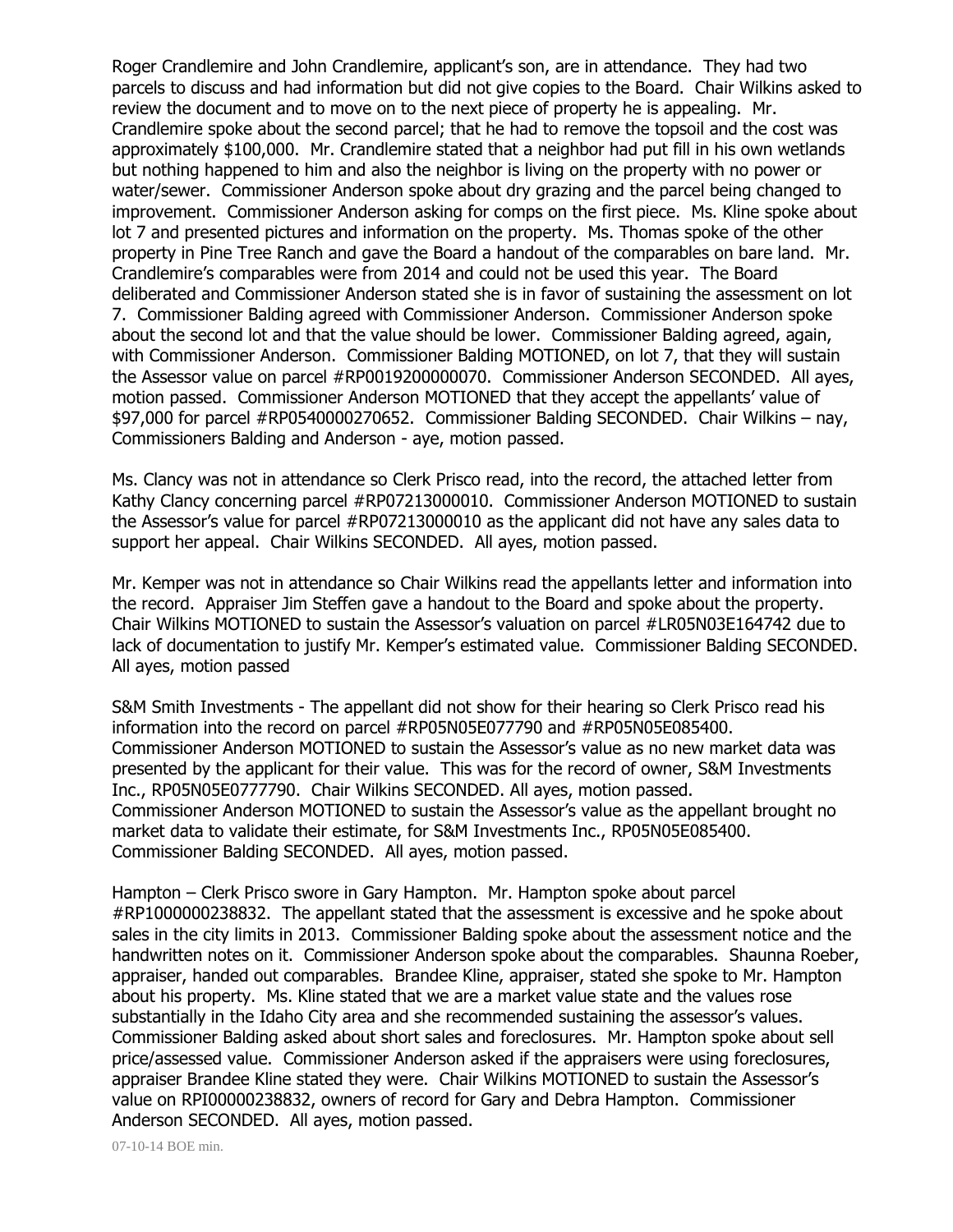Durante - Clerk swore in both Ashlyn Durante and Dan McConnell. Mr. McConnell spoke about last years' value versus this years' and other particulars. Commissioner Balding asked if she lives in the home. Mr. McConnell replied "only part-time". Commissioner Anderson asked if they had any market value information for comparables. Shaunna Roeber, appraiser, gave handouts. Brandee Kline, appraiser, spoke about the market increases in Idaho City and recommends upholding the assessed value. Commissioner Anderson asked where the comparables are located. Mr. McConnell spoke about the assessment and if the comparable is good. Ms. Kline spoke about the land and that it was extracted out to make it comparable. Commissioner Balding MOTIONED to sustain the Assessors value on RPI000100A0040 for Ashlyn Durante. Commissioner Anderson SECONDED. Commissioner Anderson added the discussion that there wasn't any additional evidence. All ayes, motion passed.

Donley – Mr. Donley did not show for his appeal hearing so Clerk Prisco read his appeal into the record on parcel #MH08N05E103589, RP09N05E368990 and RP08N05E01066. No information was supplied by Mr. Donley. Chair Wilkins MOTIONED to sustain the assess valuation for Sandy Donley and Marilyn Donley on parcel #MH08N05E103589, RP09N05E368990 and RP08N05E01066 due to lack of information on sales or any further documentation. Commissioner Balding SECONDED. All ayes, motion passed.

Gray – Clerk Prisco swore in Denise and Travis Gray. Denise Gray spoke about the paperwork that everyone has and Travis Gray spoke about the appraisal. Lori Thomas, appraiser, handed out information. Brandee Kline, appraiser, spoke about the fee appraisal. Chair Wilkins asked about the mold, that the appellant spoke of, and if that would have any reflection on the assessment. Brandee stated that yes, they would take those things into consideration. Mr. Gray spoke about the comparables. The Board deliberated but tabled for further discussion later today. There was discussion on average to average minus (fair). Commissioner Anderson MOTIONED to change the value of the rural residential subdivision improvement to \$82,786, reducing it to a fair category for RP0720400060220. Commissioner Balding SECONDED. For the record – appellant did not sign the appeal document. Chair Wilkins – opposed, Commissioner Balding and Anderson - aye, motion passed.

Hoven – Tina Hoven was in attendance and Clerk Prisco swore in the applicant. Ms. Hoven spoke about one of her lots that is unbuildable. Ms. Hoven stated that she did not file on time for the agriculture exemption. Brandee Kline, appraiser, asked when were the parcels last devoted to ag? Shaunna Roeber, appraiser, handed out information to the Board. Ms. Kline read Idaho Code into the record and stated that her property does not fall under that Idaho Code for agriculture. Ms. Kline recommended to sustain the Assessor's value and to look into the agriculture exemptions. Ms. Hoven spoke about the year of the house being built. Ms. Hoven stated the water is being diverted and the state is investigating. Chair Wilkins MOTIONED to sustain the Assessor's valuation for RP08N05E016100, owner of record is Tina Marie Hoven, RP05101001001C, owners of record, Tina Marie Hoven and Shirley C. Hoven and RP051010020010, owners of record, Tina Marie Hoven and Shirley C. Hoven, due to lack of sales data. Commissioner Balding SECONDED. All ayes, motion passed.

Revisit of Drury appeal - Commissioner Anderson spoke about the garage. Commissioner Anderson MOTIONED to change the value on the detached garage value per sq ft to \$37.32 and the value of the carport value per sq ft to \$30.34 on parcel #RP058010030030A. Commissioner Balding SECONDED. Discussion – not changing the value of the home, only changing the garage with attached carport. All ayes, motion passed.